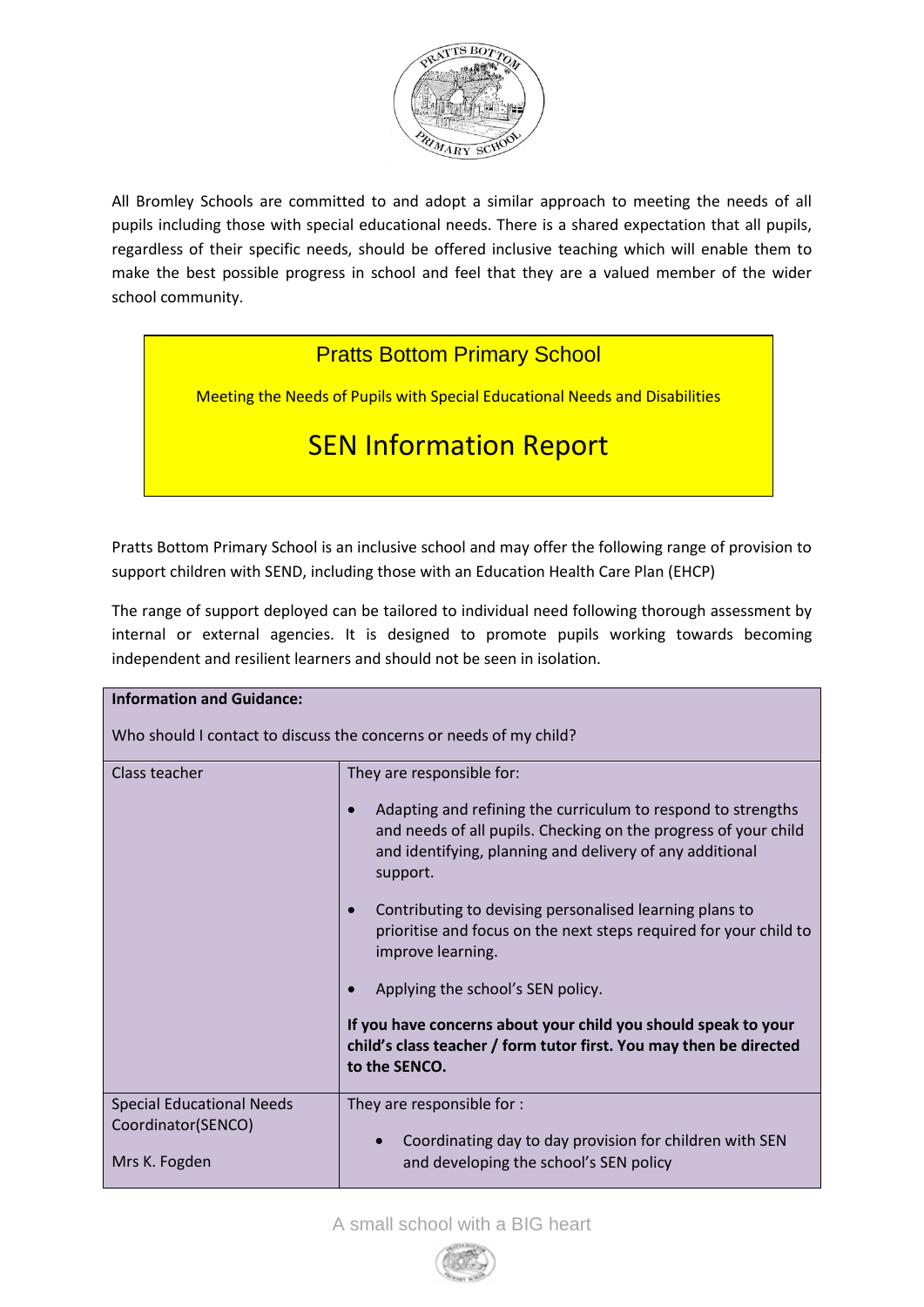| Email: general.office<br>@prattsbottom.bromley.sch.uk                                  | <b>Reporting to Governors</b><br>$\bullet$                                                                                                                  |
|----------------------------------------------------------------------------------------|-------------------------------------------------------------------------------------------------------------------------------------------------------------|
|                                                                                        | Providing specialist advice and facilitating training to ensure<br>$\bullet$<br>that all staff are skilled and confident about meeting a range<br>of needs. |
|                                                                                        | Ensuring that parents are:                                                                                                                                  |
|                                                                                        | 1) Involved in supporting their child's learning and access                                                                                                 |
|                                                                                        | 2) Kept informed about the range and level of support offered<br>to their child                                                                             |
|                                                                                        | Included in reviewing how their child is doing<br>3)                                                                                                        |
|                                                                                        | 4) Consulted about planning successful movement<br>(transition) to a new class or school                                                                    |
|                                                                                        | Liaising with a range of agencies outside of school who can<br>$\bullet$<br>offer advice and support to help pupils overcome any<br>difficulties            |
|                                                                                        | Providing specialist advice and facilitating training to ensure<br>$\bullet$<br>that all staff are skilled and confident about meeting a range<br>of needs. |
| <b>Head teacher</b>                                                                    | They are responsible for:                                                                                                                                   |
| Mrs D. Smith                                                                           | The day to day management of all aspects of the school,<br>$\bullet$<br>including the provision made for pupils with SEN                                    |
| <b>SEN Governor:</b>                                                                   | They are responsible for:                                                                                                                                   |
| Mrs N. Lippert and Mrs C Bone<br>Email: general.office<br>@prattsbottom.bromley.sch.uk | Supporting the school to develop quality provision for pupils<br>$\bullet$<br>with SEN across the school and to evaluate the impact of this<br>provision    |

# **Assessment, Planning and Review**

How can I find out about how well my child is doing?

Ongoing monitoring takes place by class teachers to identify pupils who are not making progress or who have social, emotional and mental health needs which are affecting their ability to engage in learning activities.

After discussions with key staff and parents additional support will be put into place to provide enhanced resources and targeted small group and / or individual support to help overcome any difficulties. The views of the pupil him/herself will be given consideration

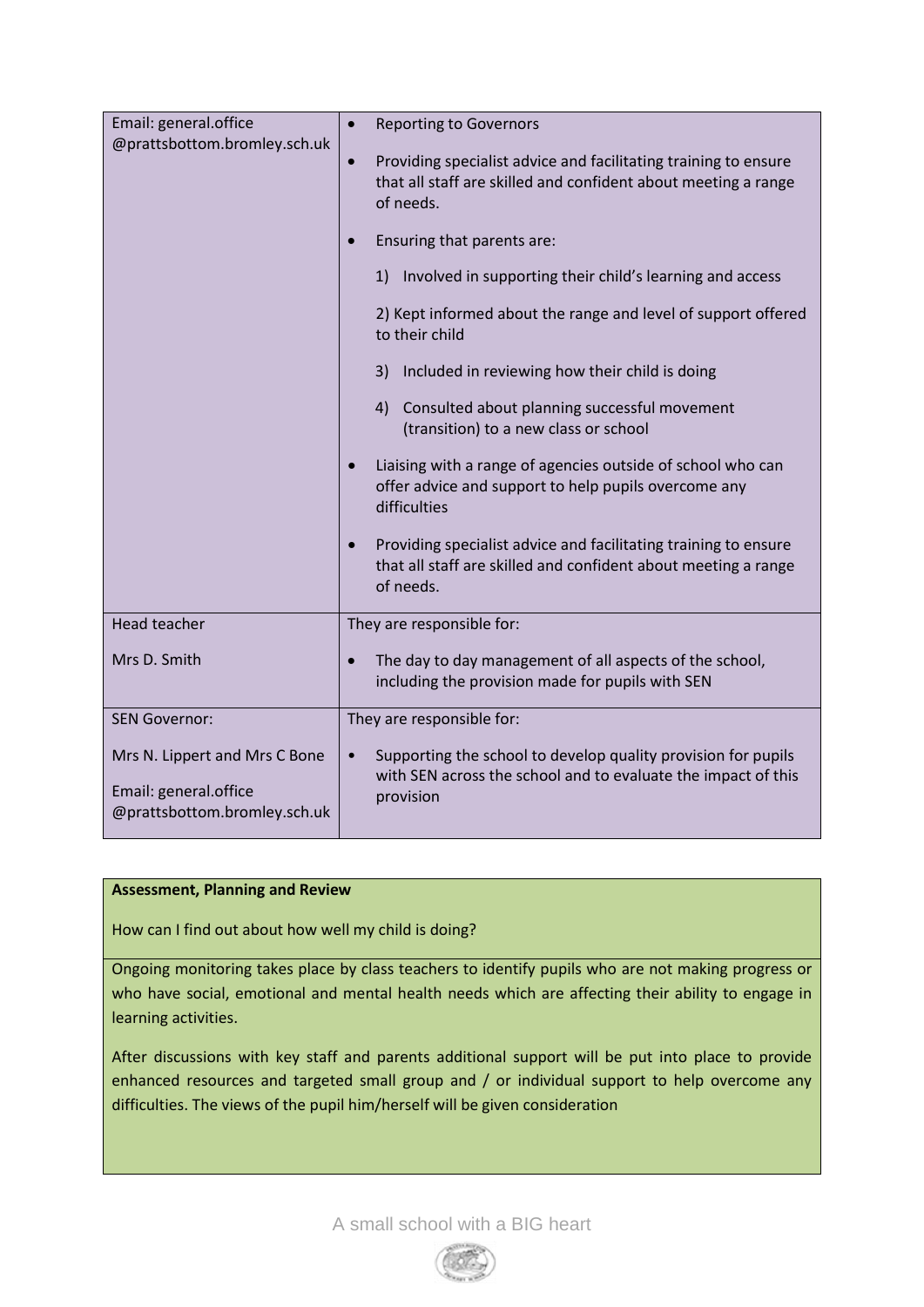This additional support is documented in an individual Pupil Provision Map, Pupil Support Agreement or behaviour support plan. In consultation with the class teacher, SENCO and parents, short term targets are agreed with the aim of reducing barriers to learning and ensuring that good progress is made. The intention is always to aim to reduce any attainment gap and ensure that each child is able to understand and apply good learning behaviour.

Where external agencies are involved, their advice and recommendations are included in these support programmes. Actions agreed take into account each pupil's strengths as well as their difficulties. Support is deployed to ensure your child can engage in lessons and wider school activities and to facilitate independent learning to support transition to adulthood.

The impact of support offered is considered along with the progress towards targets set. Support arrangements will be updated and revised accordingly. If not involved already, this might include referral to outside agencies.

Regular review meetings are held at the beginning of each term and parents, relevant external agencies and when appropriate, pupils are invited to this review to share their views on the progress being made.

Some reviews may be more formal where parents, relevant external agencies and when appropriate, pupils are invited to this review and their contribution is valued. The impact of support offered is considered along with the progress towards targets set. Support arrangements will be updated and revised accordingly. If not involved already, this might include referral to external agencies. The outcomes of these meetings will be formally recorded.

If your child is continuing to have significant difficulties, further external expertise may be requested. Additional funding may be available dependent on the provision required. This can be accessed using the Local Authority process and the guidance in the Banded Funding Criteria. Where this is agreed, a Pupil Resource Agreement will be drawn up and implemented with the school's Educational Psychologist and other professionals where appropriate. Further details about this process will be explained in the LA Local Offer

#### **Tests and Examinations: Access Arrangements**

For some pupils additional arrangements and adjustments can be made to enable them to fully access a range of tests. This might include additional time, rest breaks or the use of a scribe or word processor. The SENCO will inform you about eligibility and applications for these arrangements. (Only tests and assessors authorised by the school and recognised by JCQ (Joint Council for Qualifications) can be accepted for access arrangements for public examinations.

#### **Curriculum and Teaching Methods (including groupings and interventions)**

How will teaching be adapted to meet the needs of my child?

Teachers are skilled at adapting teaching to meet the diverse range of needs in each class. Daily planning takes into account individual pupil's needs and requirements. Differentiation is approached

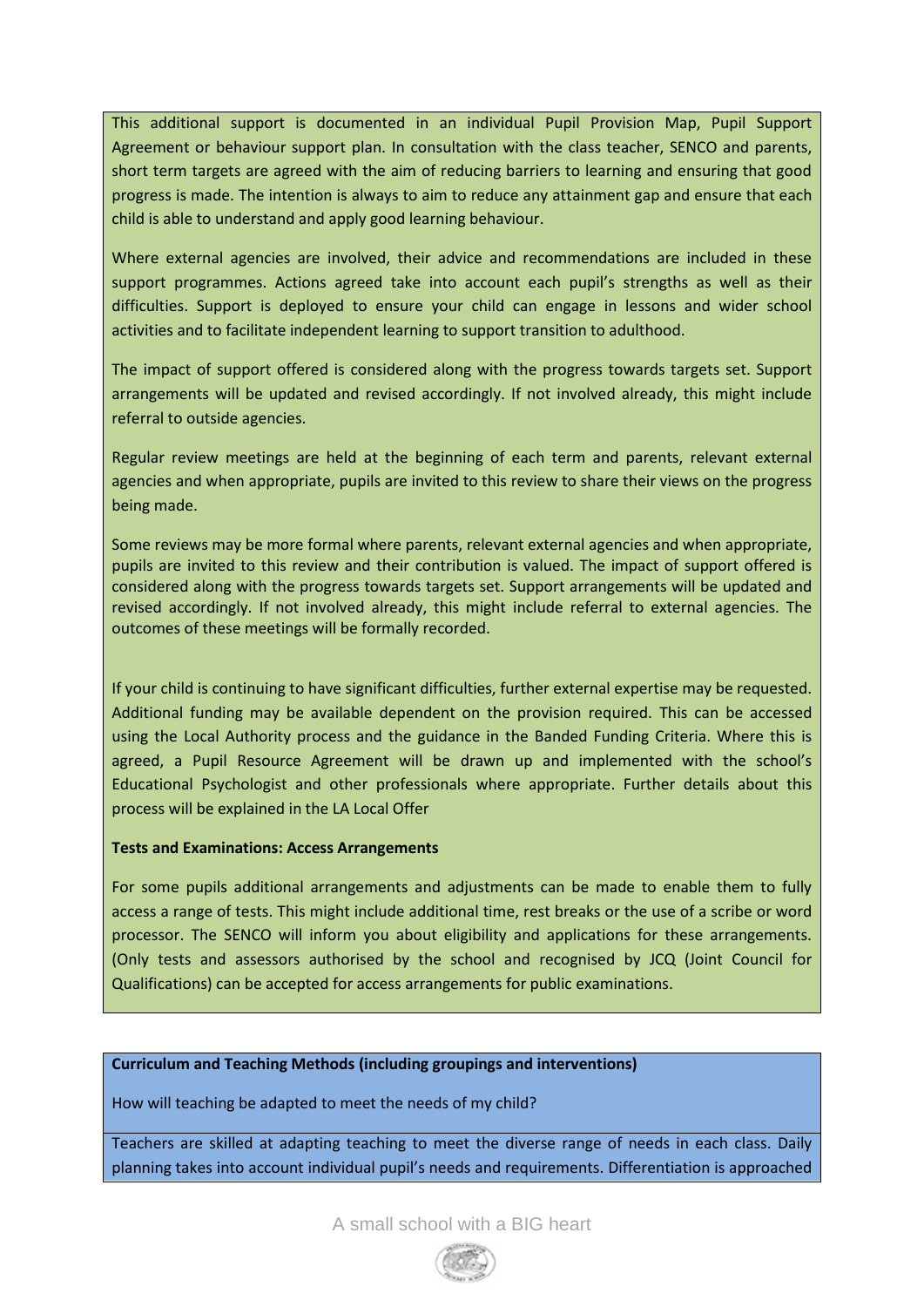in a range of ways to support access and ensure that all pupils can experience success and challenge in their learning.

Grouping arrangements are organised flexibly with opportunities for both ability and mixed setting to maximise learning opportunities for all. This will also include extension activities for the more able.

Additional adults are used flexibly to help groups and individual pupils with a long term goal of developing independent learning skills. Monitoring takes place to avoid pupils becoming over reliant and dependent on this adult support. Interventions are regularly implemented and evaluated to meet pupil needs.

# **Interventions**

How will my child's access to learning be supported?

# **Access to learning and the curriculum**

Access to learning support staff

- In all year groups
- Regular intervention programmes in class
	- Intensive programmes for key skills

Strategies/programmes to support speech and language

- Speech and language therapist advice disseminated to & followed by teaching staff
- Specific differentiation or modification of resources e.g. use of Widget, visual prompts
- Speech therapy individual or group work delivered by support staff following speech therapist advice
- Speech and language therapist in school fortnightly to work with individuals and groups of children
- Inclusive Talk for Writing implemented throughout the whole school

#### Strategies to support/develop literacy inc. reading

- Guided reading programmes in class.
- Phonics groups
- Individual reading sessions
- Differentiated activities and resources
- Adult support within class
- Use of ICT to support writing
- Literacy booster groups
- Touch Typing club
- Individual intervention programmes
- Multi sensory spelling support delivered by support staff
- Inclusive Talk for Writing implemented throughout the whole school

# Strategies to support/develop numeracy

- Individual intervention programmes
- Small group intervention programmes
- Differentiated activities
- Adult support within class
- Use of ICT to support learning ie My Maths, Number Shark

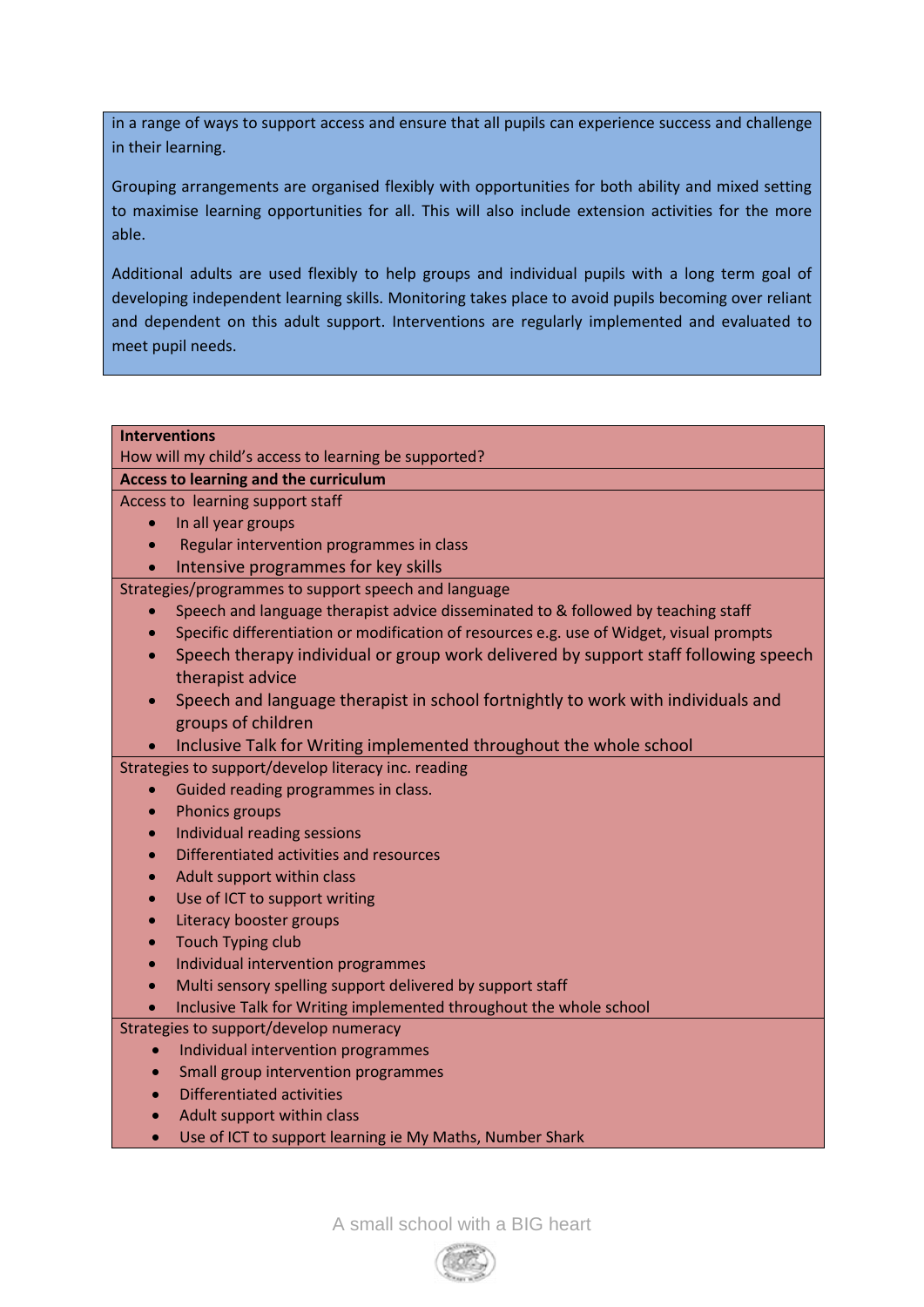|             | Provision to facilitate/support access to the curriculum                                         |
|-------------|--------------------------------------------------------------------------------------------------|
|             | Close monitoring through assessment to identify need                                             |
| $\bullet$   | Differentiated activities and resources eg task organisers                                       |
|             | Support from teaching and support staff within the lessons                                       |
|             | Liaison with parents                                                                             |
|             | Alternative recording methods, touch typing sessions                                             |
| $\bullet$   | All classes have a visualiser, individuals have access to a laptop/I pad                         |
|             | <b>Access to Outside Learning Environment</b>                                                    |
|             | Self assessments and learning conversations                                                      |
|             | Strategies/support to develop independent learning                                               |
|             | Differentiated activities and resources ie writing frames                                        |
| $\bullet$   | Visual timetables in every class.                                                                |
| $\bullet$   | Resources clearly labelled and accessible in all classes.                                        |
|             | Targets where appropriate to the age and ability of the child.                                   |
|             | Success criteria in every lesson                                                                 |
|             | <b>Pastoral Support</b>                                                                          |
|             | What support can be offered to help my child develop good learning behaviour and a good sense of |
| well being? |                                                                                                  |
|             | Strategies to support the development of pupils' social skills and enhance self-esteem           |
|             | SENCO runs social skills groups and LEGO therapy                                                 |
|             | Lunch-time club                                                                                  |
| $\bullet$   | <b>School Council</b>                                                                            |
|             | Opportunities to attend enrichment activities and after school clubs                             |
|             | Opportunity to become a play leader for children in Reception                                    |
|             | Celebration of good work through the HT and the weekly celebration with the whole school         |
|             | <b>Mentoring activities</b>                                                                      |
|             | The school has no set mentoring programme but if a child needs mentoring, a member of            |
|             | staff will be asked to mentor depending on who the child is and the reasons why they are         |
|             | being mentored                                                                                   |
|             | Strategies to reduce anxiety/promote emotional wellbeing (including communication with parents)  |
| $\bullet$   | Transition support, visits and events                                                            |
|             | Reduced or modified timetable                                                                    |
|             | Lunch time club with Listening Ear                                                               |
|             | Worry box in every classroom                                                                     |
|             | Photo/social stories, especially for transition                                                  |
|             | Regular contact and liaison with parents                                                         |
|             | Access to Bromley Children's project for referred families                                       |
|             | Strategies to support and modify behaviour                                                       |
|             | <b>Social Communication Service</b>                                                              |
|             | Behaviour policy- clear guidelines                                                               |
|             | School promises and values                                                                       |
|             | Support/supervision at unstructured times of the day                                             |
|             | Lunch-time club                                                                                  |
|             | Trained staff supervising during break periods                                                   |
|             | Planning, assessment, evaluation and next steps                                                  |
|             | Regular reviews with parents                                                                     |
|             | Pupil progress reviews termly                                                                    |
|             | Individual Provision maps- reviewed regularly                                                    |
|             |                                                                                                  |

• Class provision maps

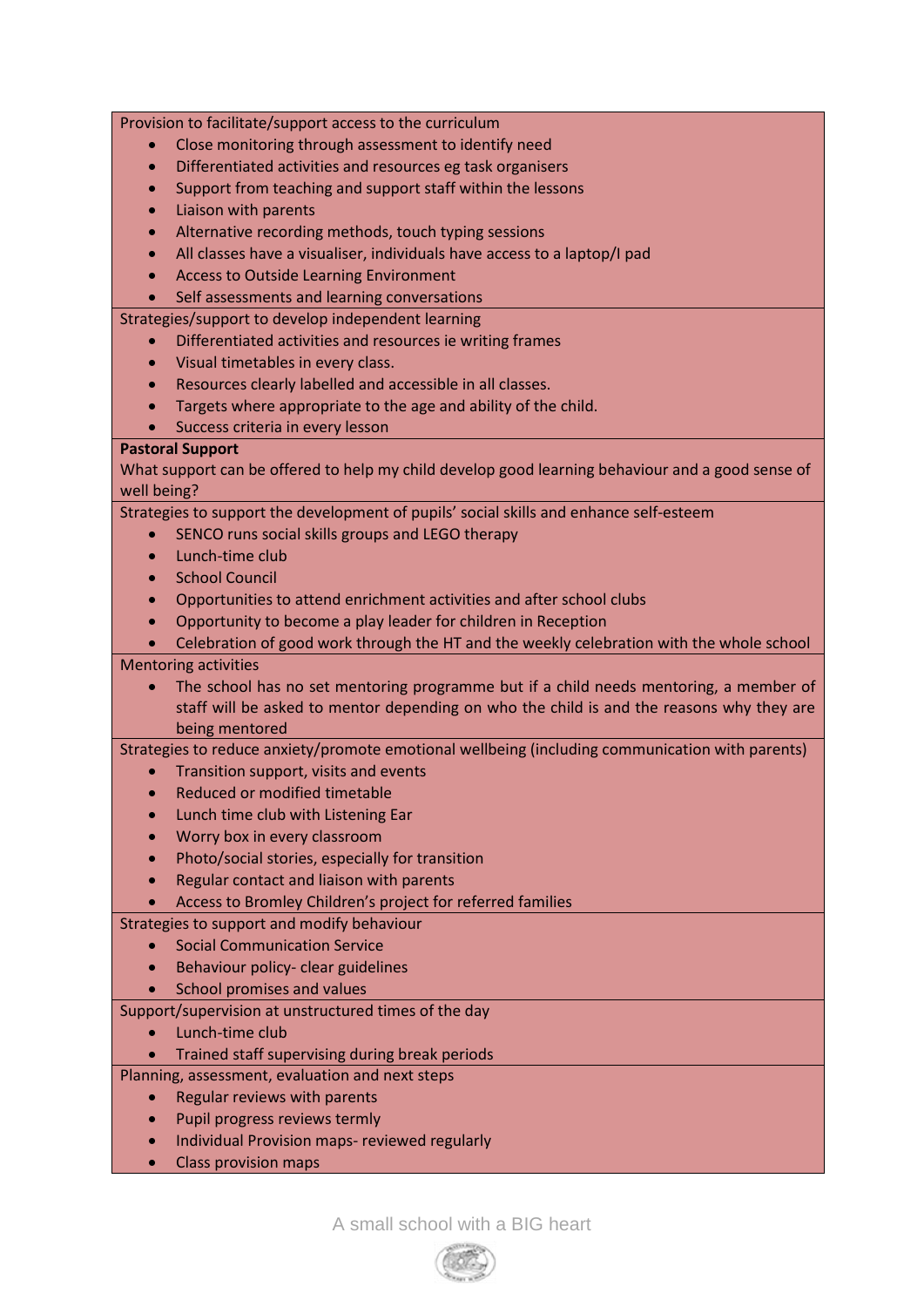All lessons and homework differentiated to take account of individual needs

Personal and medical care

- Identified medical administrative staff available for pupils throughout the day
- Care plans for pupils with medical need
- System for administration of medication
- First aid trained staff
- Epipen training for all staff
- Referrals to Paediatrician and CAMHS

Liaison/Communication with Professionals/Parents, attendance at meetings and preparation of reports

- Headteacher , Deputy and SENCO available for meetings and at Open Evenings
- Presentation of support provided for children with SEND at Open Evenings
- Parent workshops to support home learning in Literacy and Maths
- Attendance by staff at Speech and Language sessions
- Meetings with Educational Psychologist and Social Communication Team
- Referrals to external agencies as required
- Attendance at external agency feedback sessions by SENCO

#### **Increasing Accessibility**

What support is there to help my child to get about and develop independence in school?

- Access to strategies/programmes to support occupational/physiotherapy need
	- OT support in school fortnightly.
	- Motor skills intervention programmes
	- Advice of professionals disseminated and followed
	- Handwriting club
	- Touch typing club
	- Sensory circuits
	- After schools club developing fine and gross motor skills eg. Art club, Zumba, Martial Arts, gardening

Access to modified equipment and IT (including sound-field systems, enlarged text, magnifiers)

- Specialist equipment as required on an individual basis to access the curriculum
- Software to support learning
- Lap-tops and I pads as appropriate to age and need of the child
- Advice from the Visual Impairment team disseminated and followed
- Sound systems fitted in KS2 classes and in the hall
- Microphone access

# **Partnerships with External Agencies**

What support from outside does the school use to support my child?

The school works with a number of external agencies to seek advice and support to ensure that the needs of all the children are fully understood and met. These include:

- **•** Educational Psychology Service
- Social Communication Service
- Speech and Language Therapists
- Occupational Therapist
- Sensory support service
- LBB Inclusion Support Service
- Phoenix Children's resource Centre
- SEN team

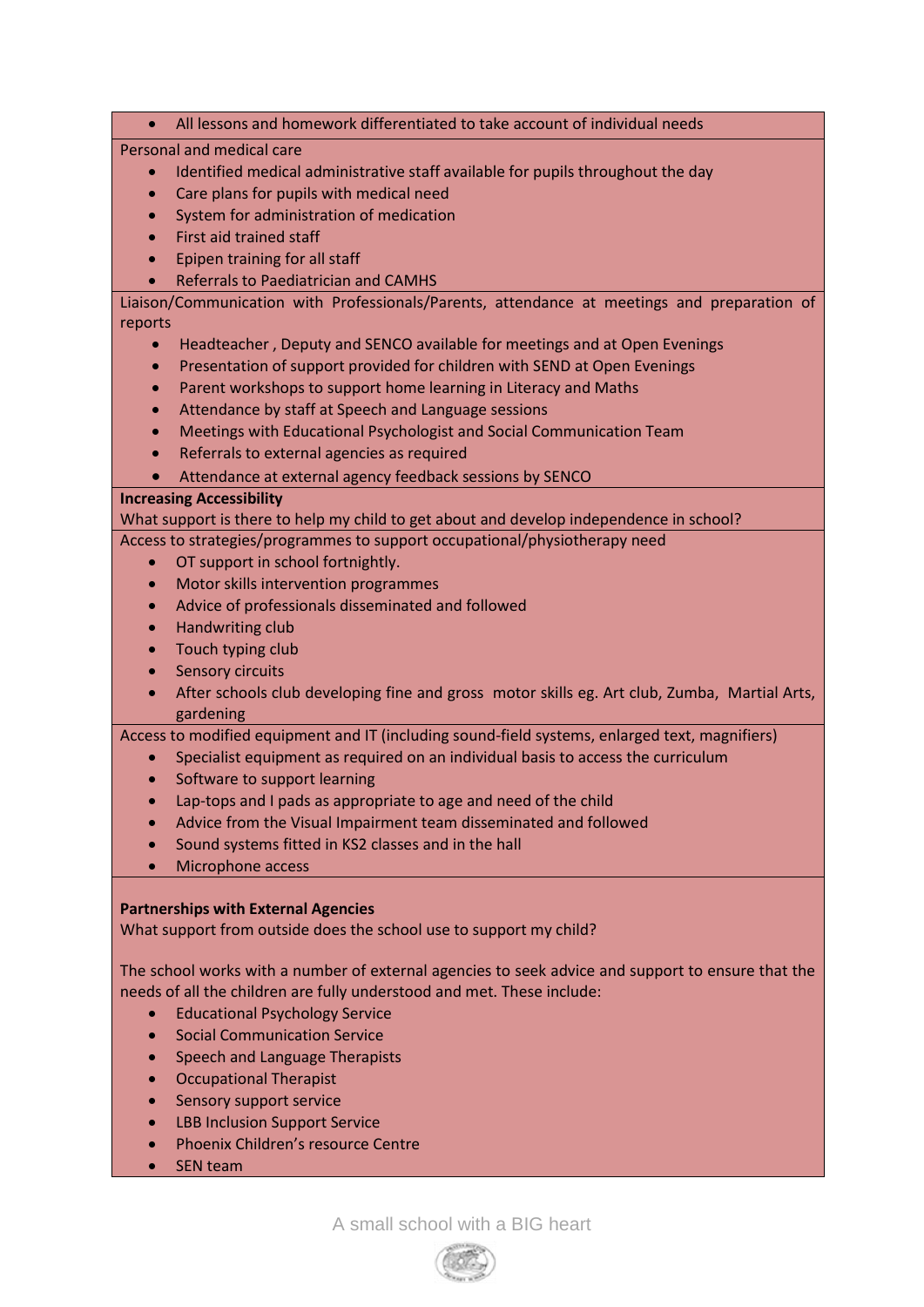- CAF team
- Bromley Children's Project

| <b>Agency</b>                                           | <b>Description of support</b>                                 |
|---------------------------------------------------------|---------------------------------------------------------------|
|                                                         | The<br>school may refer as required and<br>implement          |
|                                                         | recommendations following specialist assessment.              |
|                                                         | An Educational Psychologist is allocated to schools for       |
| <b>Educational Psychologist</b><br><b>Esther Gibson</b> | planning and assessment visits. She supports schools on a     |
|                                                         | range of issues observing children, assessing them and        |
|                                                         | meeting with parents providing parents and staff<br>with      |
|                                                         | advice.                                                       |
|                                                         |                                                               |
| <b>SEN Team</b>                                         | The SEN team support and advise the parents and staff.        |
| <b>Sensory Support Team</b>                             | Specialist teacher for the visually impaired with advice and  |
| Ms Marie Ann Sansom (VI)                                | support for parents and staff                                 |
|                                                         |                                                               |
| Mrs Gina Rossado (HI)                                   | Specialist teacher for the deaf with advice and support for   |
|                                                         | parents and staff                                             |
|                                                         |                                                               |
| <b>Speech and Language Therapy</b>                      | Linked with the Eldred Drive Clinic, Orpington                |
| <b>Joanna Sadler</b>                                    | • Following assessments we receive advice/interventions to    |
|                                                         | develop programmes and strategies to use within school        |
|                                                         | • The S< comes and supports identified children within        |
|                                                         | the class to help them access the curriculum fortnightly      |
|                                                         | • The team also come into school to complete individual S&L   |
|                                                         | appointments                                                  |
| <b>School Nurse</b>                                     | The school nurse supports the school with pupils who have     |
| <b>Anne Mansi</b>                                       | medical needs. We are served by the school nurses based at    |
|                                                         | the Beckenham Beacon Hospital                                 |
| <b>Occupational / physiotherapy</b>                     | • Following assessments we receive advice/interventions to    |
| <b>Hannah Johnstone</b>                                 | develop programmes and strategies to use within school        |
|                                                         | • The OT comes and supports identified children within the    |
|                                                         | class to help them access the curriculum fortnightly          |
|                                                         | • The OT delivers group sessions to support children with     |
|                                                         | fine motor skills                                             |
| <b>Paediatric Services</b>                              | The paediatrician assesses a child's development and reports  |
| Children's<br><b>Phoenix</b><br>Resource                | their findings to the school. Parents can access the          |
| Centre, Bromley                                         | Paediatrician via their GP. The Educational Psychologist      |
|                                                         | usually makes the recommendation to involve the               |
|                                                         | paediatrician as necessary.                                   |
| Adolescent<br>(Child<br><b>CAMHS</b><br>and             | CAMHS see families and treat families as a unit where there   |
| <b>Mental Health Service)</b>                           | are pupils presenting mental health concerns.                 |
| Children's<br><b>Phoenix</b><br>Resource                |                                                               |
| Centre, Bromley                                         |                                                               |
| Information, Advice and Support                         | IASS provides free, impartial information, advice and support |
| <b>Service</b>                                          | offered in confidence for parents and carers of children with |
| iass@bromley.gov.uk                                     | <b>SEND</b>                                                   |

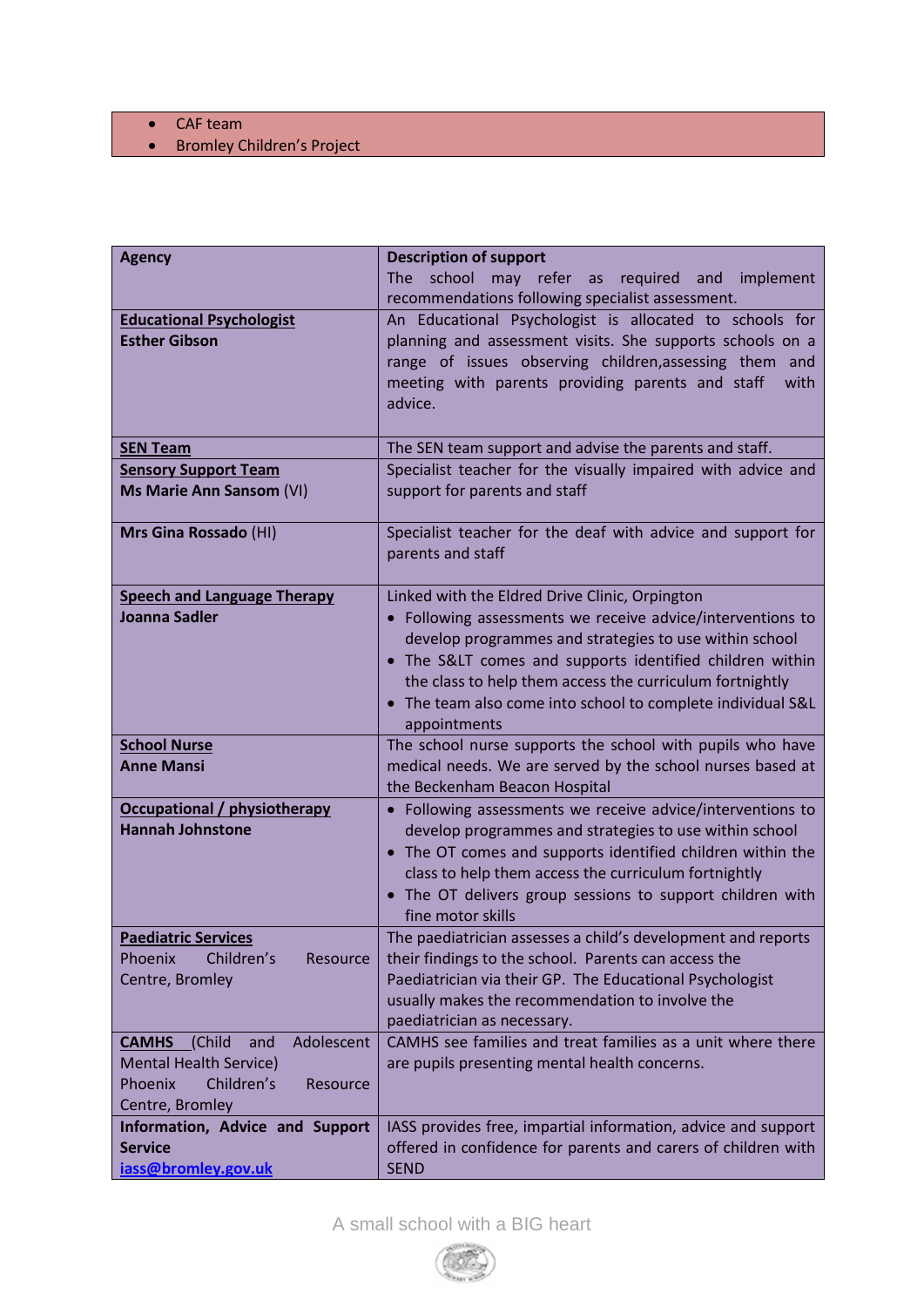| 01689-881024/023                                      |                                                             |  |  |
|-------------------------------------------------------|-------------------------------------------------------------|--|--|
| <b>Choice Service</b>                                 | Free advice for all parents and carers with the moves from  |  |  |
| choiceservice@bromley.gov.uk                          | pre-school to primary school and on to secondary school     |  |  |
|                                                       |                                                             |  |  |
| <b>Educational</b><br>Professional                    | Oversees and monitors provision for children who are in the |  |  |
| responsible for children who are                      | care of the Local Authority                                 |  |  |
| looked after.                                         |                                                             |  |  |
| <b>Voluntary agencies</b>                             |                                                             |  |  |
| <b>Bromley Parent Voice</b>                           |                                                             |  |  |
|                                                       |                                                             |  |  |
| Tel: 0208 315 4749 Mon/Tues and 0208 776 3170 Wed-Fri |                                                             |  |  |
| info@bromleyparentvoice.org.uk                        |                                                             |  |  |
|                                                       |                                                             |  |  |
| <b>Burgess Autistic Trust</b>                         |                                                             |  |  |

Tel: 020 8464 2897

[info@burgessautistictrust.org.uk](mailto:info@burgessautistictrust.org.uk?subject=This%20email%20came%20via%20Netmums.com&body=%0A%0A%0A%0A---------%0AThis%20email%20came%20via%20Netmums.com) <http://www.bromleyautistictrust.co.uk/>

# **Transition**

How will the school help my child move to a new class / year group or to a different school?

 Children and young people with SEN can become particularly anxious about "moving on" so we seek to support successful transition by:

When moving to another school:

- We will contact the School SENCO and share information about special arrangements and support that has been made to help your child achieve their learning goals
- We will ensure that all records are passed on as soon as possible

When moving classes in school:

- An information sharing meeting will take place with the new teacher
- Opportunities to visit the new class

Year 6-7 transition:

• The SENCO and/or class Teacher will attend the primary/secondary transition day meeting to discuss specific need of your child and the nature and level of support which has had the most impact.

In some cases additional multi-agency meetings may be arranged to create a more detailed "transition" plan which may include more visits to the new school and/or additional visits from the new school.

#### **Staffing Expertise**

How skilled are staff in meeting the needs of my child?

An ongoing programme of training is in place to ensure that teachers and support staff have appropriate skills and knowledge in areas that will improve their teaching and support of children

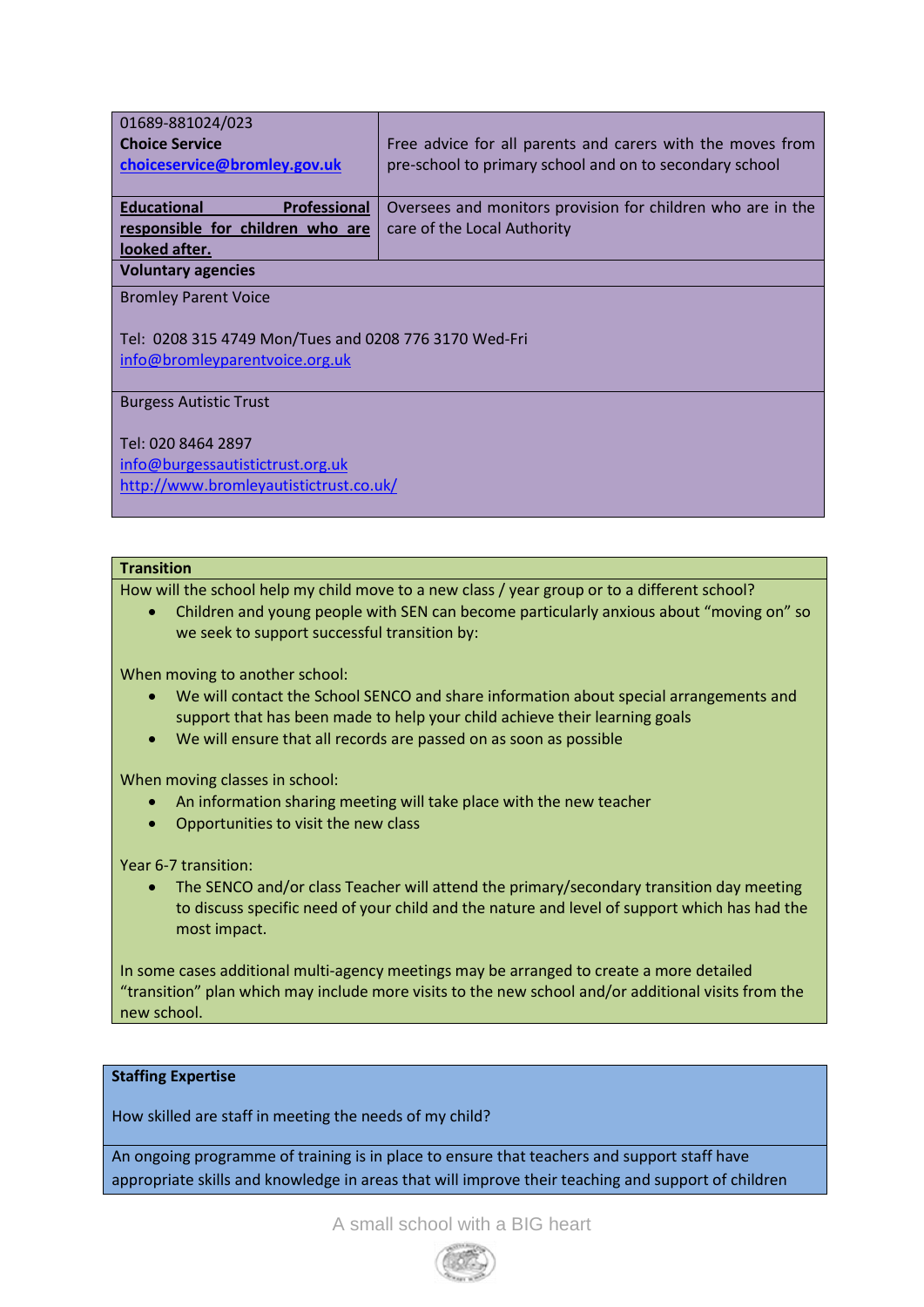with SEN. Recent training has covered :

5 Minute Literacy and Maths boxes, supporting children with ASD, sensory circuits, training for children with severe allergic reactions, speech and language- whole class strategies, Visual impairment training.

All staff have access to training throughout the year via regular SEND staff meetings

Our SENCO actively engages with local opportunities to share best practice and keep abreast of current local and national initiatives and policy to support pupils with SEN.

The school also seeks advice and guidance from local special schools to review, evaluate and develop provision for pupils who have the most complex needs.

We also have staff with specialised expertise and qualifications in school including:

Specialist Dyslexia Training, ASD training, CAF training, Safeguarding training, National award for **SENCO** 

Who do I talk to if I am unhappy with my child's support or progress?

Your initial point of contact is your child's class teacher. In most cases they will be able to give you the information you need. If you are still concerned then you can speak to the SENCo, Mrs Fogden. If after talking to Mrs Fogden you are still not completely satisfied you can make an appointment to speak to the Headteacher, Mrs Smith.

FURTHER INFORMATION about support and services for pupils and their families can be found in:

The Local Authority SEN Information Report [: http://bromley.mylifeportal.co.uk/lbb-local-offer.aspx](http://bromley.mylifeportal.co.uk/lbb-local-offer.aspx)

The DfE Code of Practice: http://www.education.gov.uk/aboutdfe/statutory/g00213170/special-Bromley Partnership: http://www.bromley.gov.uk/info/8/special\_needs/64/partnership: http://www.bromley.gov.uk/i<br>Distributional\_needs/64/partnership://www.bromley.com/64/partnership://www.bromley.com/64/partnership://www.br [educational-needs-code-of-practice](http://www.education.gov.uk/aboutdfe/statutory/g00213170/special-educational-needs-code-of-practice)